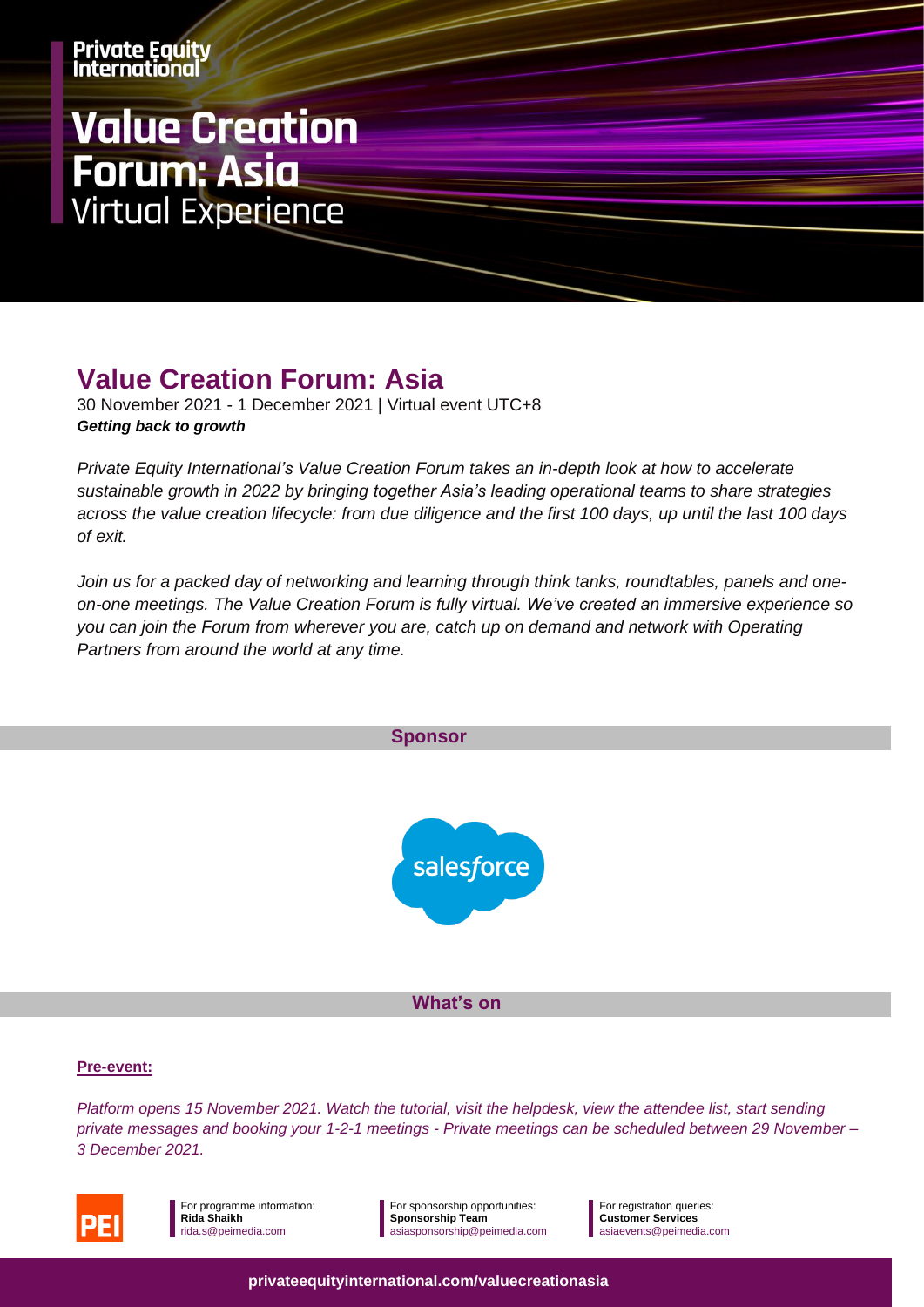# **Value Creation Forum: Asia Virtual Experience**

**Featured Speakers**

Cindy Yan, Partner, Asia **Advantage Partners** Menno Veeneklaas, General Operating Partner **Allegro Funds** Oliver Rippel, Co-Founder & Partner **Asia Partners** Charles Wong, Executive Director **Aura Group** Lucia Li, Partner, Beijing **Bain & Company** Amit Dalmia, Senior Managing Director (Operating Partner) **Blackstone** Chris Tran, Managing Partner **CapConnect**  Simon Brott, Operating Partner **Cerberus Australia** Alvin Lam, Principal **CVC Capital Partners** David Fernando Audy, Operating Partner **East Ventures** Roshini Bakshi, Managing Director **Everstone**  Angela Toy, Partner, Portfolio **Growth Golden Gate Ventures** Swee Ting Pan, Managing Director, Head of China **JAFCO Asia** David Gowdey, Managing Partner **Jungle Ventures** Ananya Tripathi, Director **KKR Capstone** Wei Lin, Partner, Global Strategy Group **KPMG** Chris Lerner, Managing Partner **MSA Capital** Snehal Shah, Reporter **New Private Markets**  Stella Li, Operating Partner/Chief Legal Officer **Northern Light Venture Capital** Jun Tsusaka, CEO, CIO and Chairman of ESG Committee **NSSK** Jessica Huang Pouleur, Executive Director **Openspace** Rosie Johnson, Director – ESG **Pacific Equity Partners** Raj Sundar, Executive Director **PAG** Hendra Tandi, Vice President, PE Technology Asia **Partners Group** Anis Uzzaman, Founder and CEO **Pegasus Tech Ventures** Shane Lauf, Principal **Permira Advisers** Heang Chhor, Founder and Managing Partner **Qualgro** [Brian Bunker,](https://www.peievents.com/en/event/value-creation-forum-asia/speakers/#modal) Partner and Managing Director Asia **Riverside Asia Partners** Sarah Walker, Global Head of Private Equity Practice **Salesforce** Hsien-Hui Tong, Executive Director – Investments **SGInnovate** Paul DeMand, Managing Director **ShawKwei & Partners** Gup Ghuliani, Operating Partner **Telstra Ventures** Vivian Wan, Managing Director **TPG Capital** Gilbert Chuabio, Senior Director, Digital Strategy and Innovation **Warburg Pincus** Sui Ling Cheah, Operating Partner **Wavemaker Partners** Shantanu Mukerji, SPAC Investor



For programme information: **Rida Shaikh** [rida.s@peimedia.com](mailto:rida.s@peimedia.com)

For sponsorship opportunities: **Sponsorship Team** [asiasponsorship@peimedia.com](mailto:asiasponsorship@peimedia.com)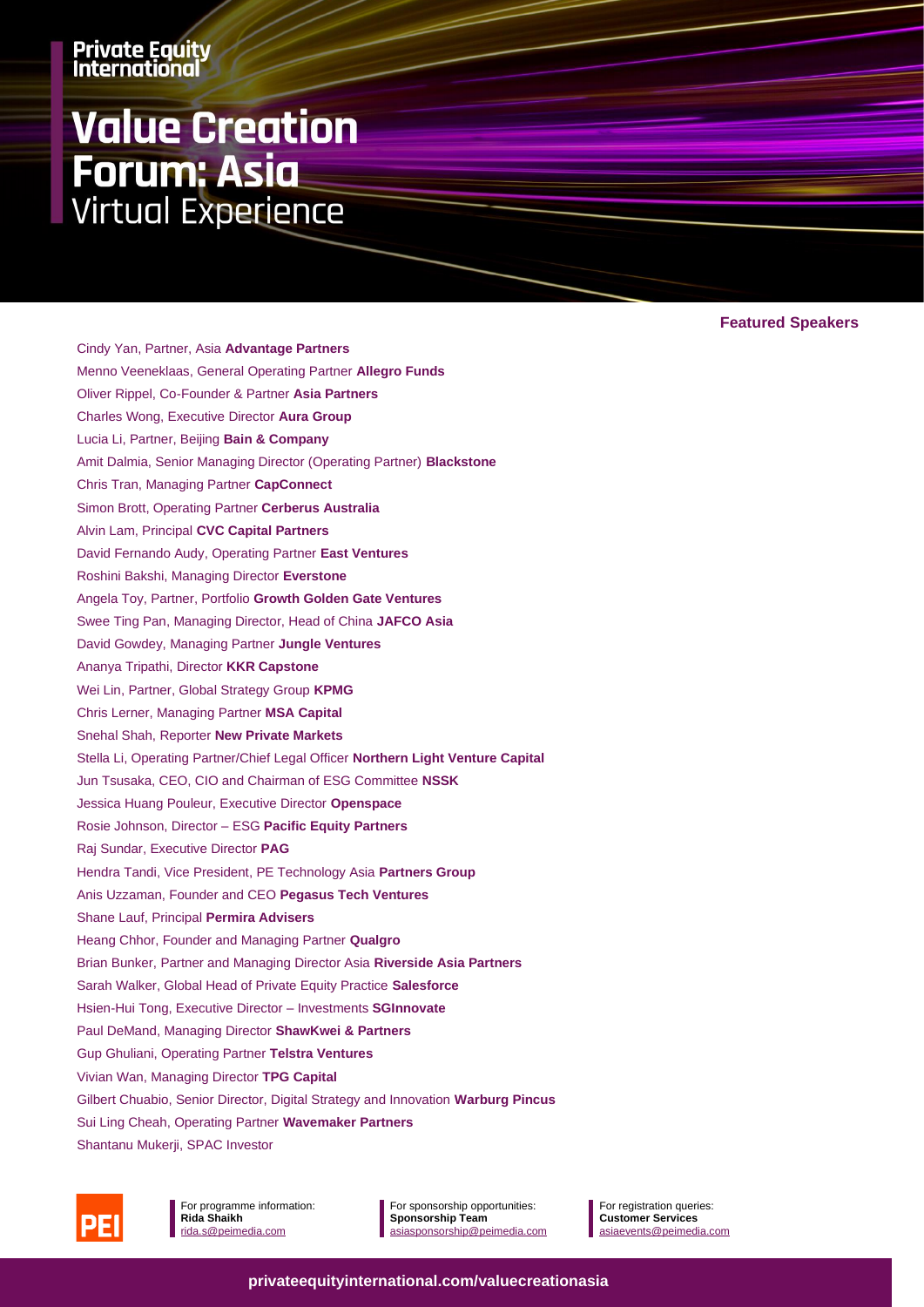# **Value Creation Forum: Asia<br>Virtual Experience**

| <b>Monday 29 Nov</b> | <b>Tuesday 30 Nov</b>                        | <b>Weds 1 Dec</b>                     | <b>Thursday 2 Dec</b> | <b>Friday 3 Dec</b> |
|----------------------|----------------------------------------------|---------------------------------------|-----------------------|---------------------|
| 1-2-1 meetings       | <b>Think Tanks</b><br><i>invitation only</i> | <b>Value Creation</b><br><b>Forum</b> | 1-2-1 meetings        | 1-2-1 meetings      |

#### **Day of: 30 November 2021: Think Tanks – all timings are UTC +8**

*Open to operational executives only, the think tanks are intimate, off-the-record, closed-door sessions for strategic sharing and insight around focused topics. Pre-registration is required.* 

*For the best quality interaction, you're strongly recommended to keep mic & camera on.*

#### **1400 The PE Think Tank**

A networking opportunity for operational executives from buyout firms to talk shop.

- The role of ESG in exit valuations
- Optimizing executive team capabilities
- Artificial intelligence as a PE tool

Facilitator: [Brian Bunker,](https://www.peievents.com/en/event/value-creation-forum-asia/speakers/#modal) Partner and Managing Director Asia **Riverside Asia Partners**

#### **1530 The VC Think Tank**

A chance for open-minded early stage / growth investors to meet and get to know each other.

- Pinpoint the "hottest" sectors, compare country markets
- Share tips on how to scout for superstar startup founders
- Define the value of a startup without profit or revenue

*For the best quality interaction, you're strongly recommended to keep mic & camera on.*

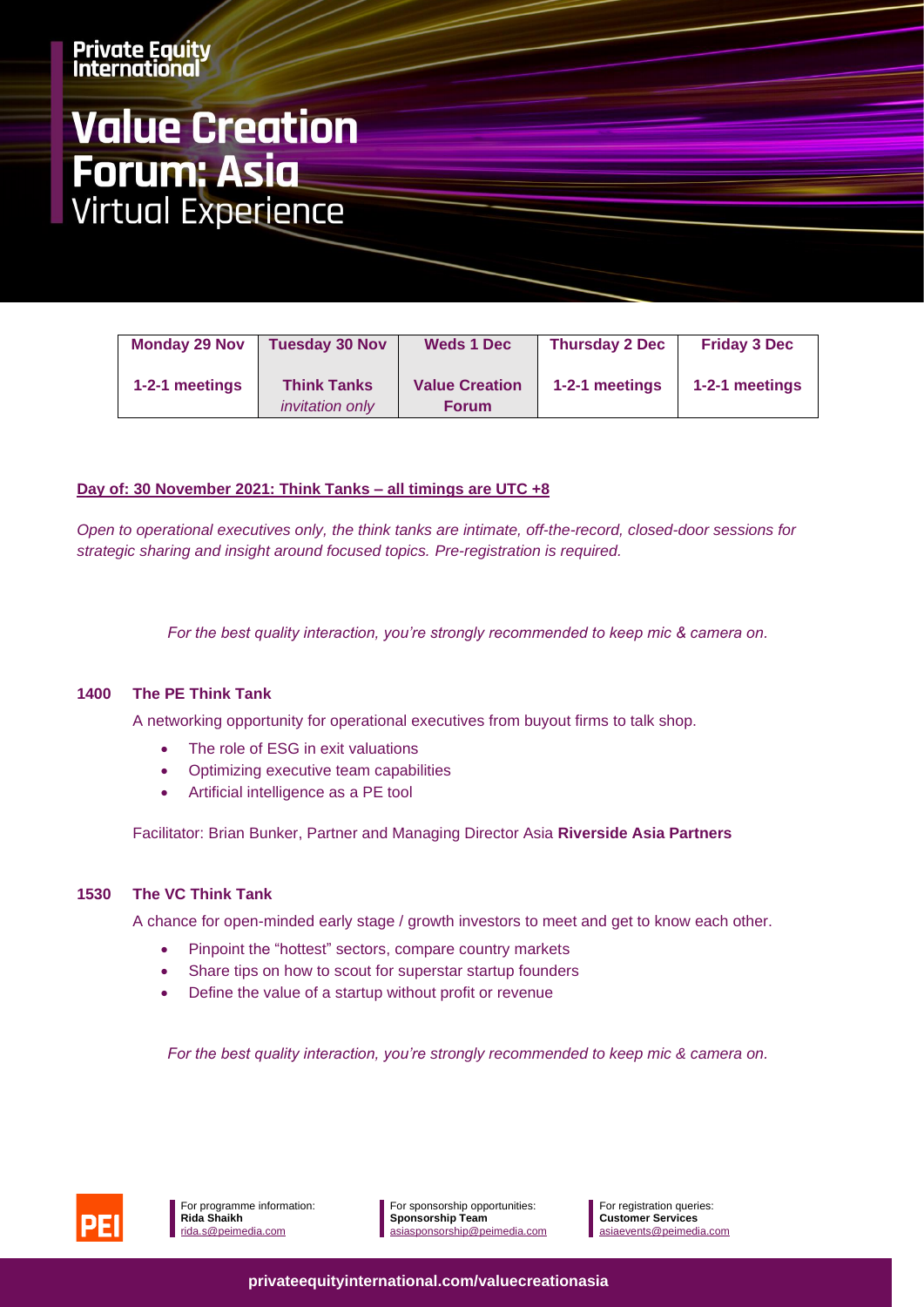# **Value Creation Forum: Asia<br>Virtual Experience**

**Day of: 1 December 2021: Value Creation Forum – all timings are UTC +8**

#### **0930 Welcome Address & Keynote Panel: Global giants address the top line issues for operating teams**

Listen to the most experienced operating specialists share what their outlook for 2022 is, the strategies they swear by for navigating the ups and downs of the markets, and what's keeping them awake at night.

#### **Speakers:**

Oliver Rippel, Co-Founder & Partner **Asia Partners** Charles Wong, Executive Director **Aura Group** Jessica Huang Pouleur, Executive Director **Openspace** Shane Lauf, Principal **Permira Advisers** Vivian Wan, Managing Director **TPG Capital Moderator:** Alex Lynn, Asia Editor **Private Equity International** 

#### **1020 Panel: ESG, the overlooked value creation tool**

Hear real life examples of how businesses that operate with good governance have vastly different exit stories compared to those that don't. Businesses that turn ESG into a box-ticking exercise are more inclined to lose value and fall into the greenwashing trap.

#### **Speakers:**

Alvin Lam, Principal **CVC Capital Partners** Raj Sundar, Executive Director (Operations) **PAG** Rosie Johnson, Director – ESG **Pacific Equity Partners** Hsien-Hui Tong, Executive Director – Investments **SGInnovate Moderator:** Snehal Shah, Reporter **New Private Markets** 

#### **1100 Stretch break**



For programme information: **Rida Shaikh** [rida.s@peimedia.com](mailto:rida.s@peimedia.com)

For sponsorship opportunities: **Sponsorship Team** [asiasponsorship@peimedia.com](mailto:asiasponsorship@peimedia.com) For registration queries: **Customer Services** [asiaevents@peimedia.com](mailto:asiaevents@peimedia.com)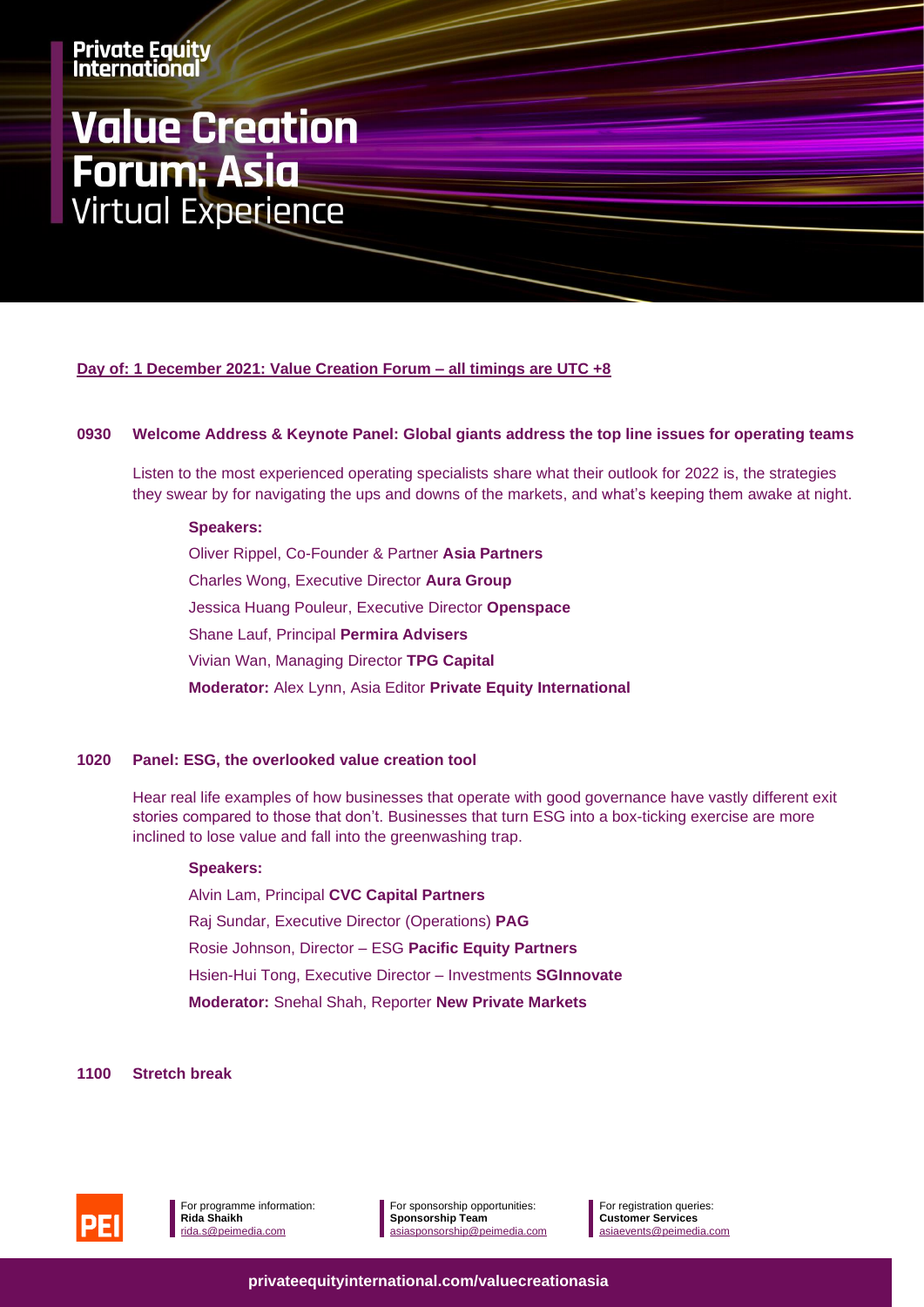# **Value Creation Forum: Asia<br>Virtual Experience**

#### **1115 Panel: The Asia operating model – regional company building**

Understand how owners of the biggest regional businesses adapt their companies to the APAC setting as the focus quickly shifts from country-specific business models to those that thrive in the entire region.

#### **Speakers:**

Swee Ting Pan, Managing Director, Head of China **JAFCO Asia** Anis Uzzaman, Founder and CEO **Pegasus Tech Ventures** Paul DeMand, Managing Director **ShawKwei & Partners Moderator:** Menno Veeneklaas, General Operating Partner **Allegro Funds**

#### **1200 Lunch break**

**Value creation through the lifecycle - Phase #1: Pre-deal**

*"The value creation plan doesn't start on day one, it starts when you start to consider your investment."*

#### **1345 Panel - Define profitability with due diligence**

"Where can we make money? Where are we losing money?" *Private Equity International* reports that 61% of PE dealmakers admitted if they were to do their deal again, they would prioritise value creation earlier. Discussion into how to point to opportunities for growth prior to investment.

#### **Speakers:**

Gilbert Chuabio, Senior Director, Digital Strategy and Innovation **Warburg Pincus**

Gup Ghuliani, Operating Partner **Telstra Ventures**

Hendra Tandi, Vice President, PE Technology Asia **Partners Group**

Lucia Li, Partner, Beijing **Bain & Company**



For sponsorship opportunities: **Sponsorship Team** [asiasponsorship@peimedia.com](mailto:asiasponsorship@peimedia.com)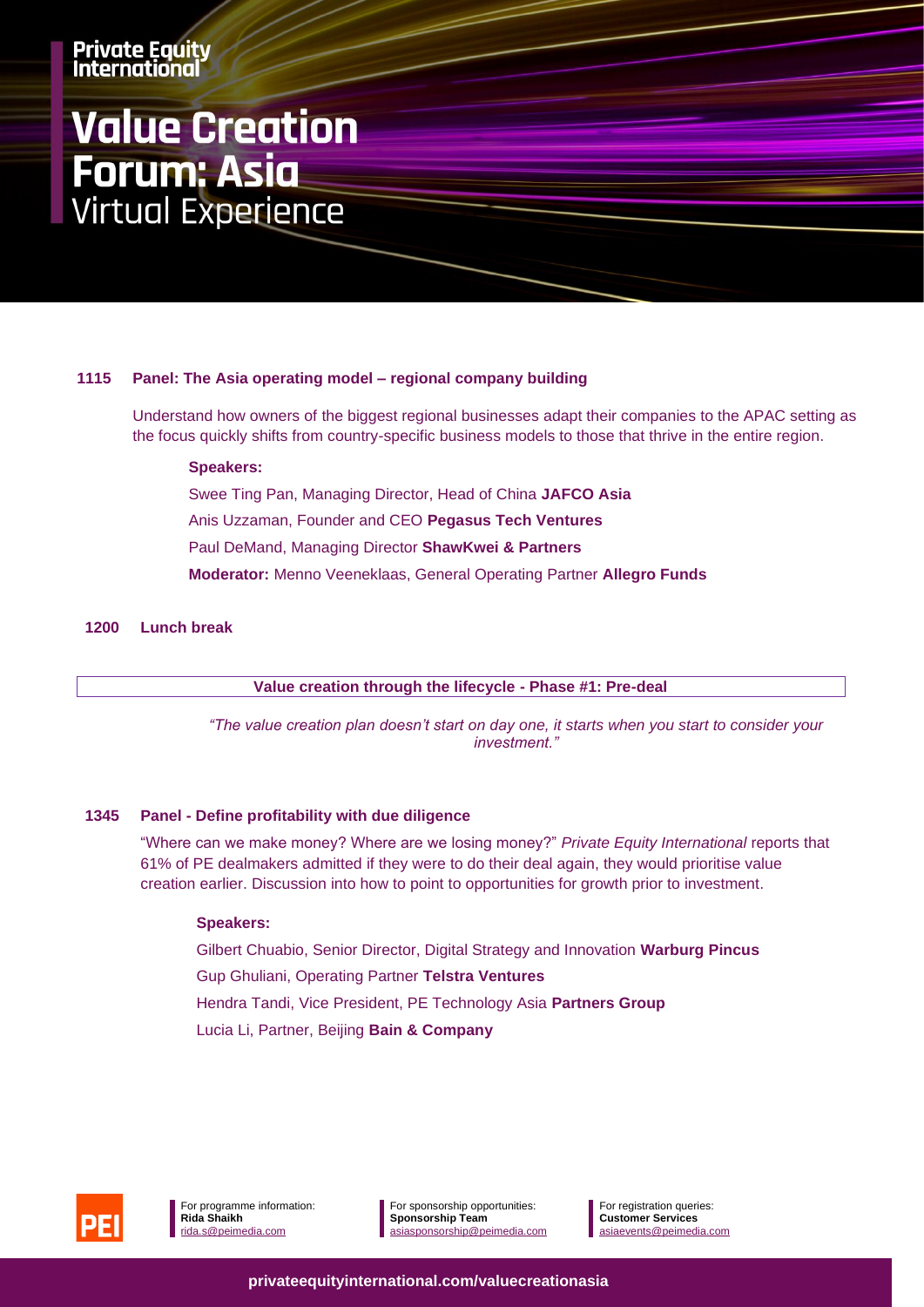# **Value Creation Forum: Asia<br>Virtual Experience**

#### **1430 Interactive session - Building the Dream Team**

Be part of the discussion into how effective managers of human capital can make the difficult decisions around hiring, firing, and retaining. Share tips on putting together the ideal executive team, gaining buy-in, laying down a high-performance work culture, and explore automation of the HR function.

#### **Speakers:**

Simon Brott, Operating Partner **Cerberus Australia** David Fernando Audy, Operating Partner **East Ventures** Angela Toy, Partner, Portfolio **Growth Golden Gate Ventures**

#### **Value creation through the lifecycle - Phase #2: First 100 days and driving Y1 growth**

#### **1500 Case study – Quick wins using Business Intelligence tools**

Discover how to get that low hanging fruit. Figure out how to leverage the affordable and massively powerful computing capabilities value creators have access to these days: AI, warehousing, data mining, the list goes on.

#### **Speakers:**

Roshini Bakshi, Managing Director **Everstone**  Wei Lin, Partner, Global Strategy Group **KPMG** Cindy Yan, Partner, Asia **Advantage Partners**

#### **1530 A chat about SPACs**

As several South and Southeast Asian unicorns go public with record-breaking billion-dollar valuations, find out how to scale your company with one eye on a blockbuster exit.

#### **Speakers:**

David Gowdey, Managing Partner **Jungle Ventures** Shantanu Mukerji, SPAC Investor **Moderator:** Chris Tran, Managing Partner **CapConnect** 



For programme information: **Rida Shaikh** [rida.s@peimedia.com](mailto:rida.s@peimedia.com)

For sponsorship opportunities: **Sponsorship Team** [asiasponsorship@peimedia.com](mailto:asiasponsorship@peimedia.com) For registration queries: **Customer Services** [asiaevents@peimedia.com](mailto:asiaevents@peimedia.com)